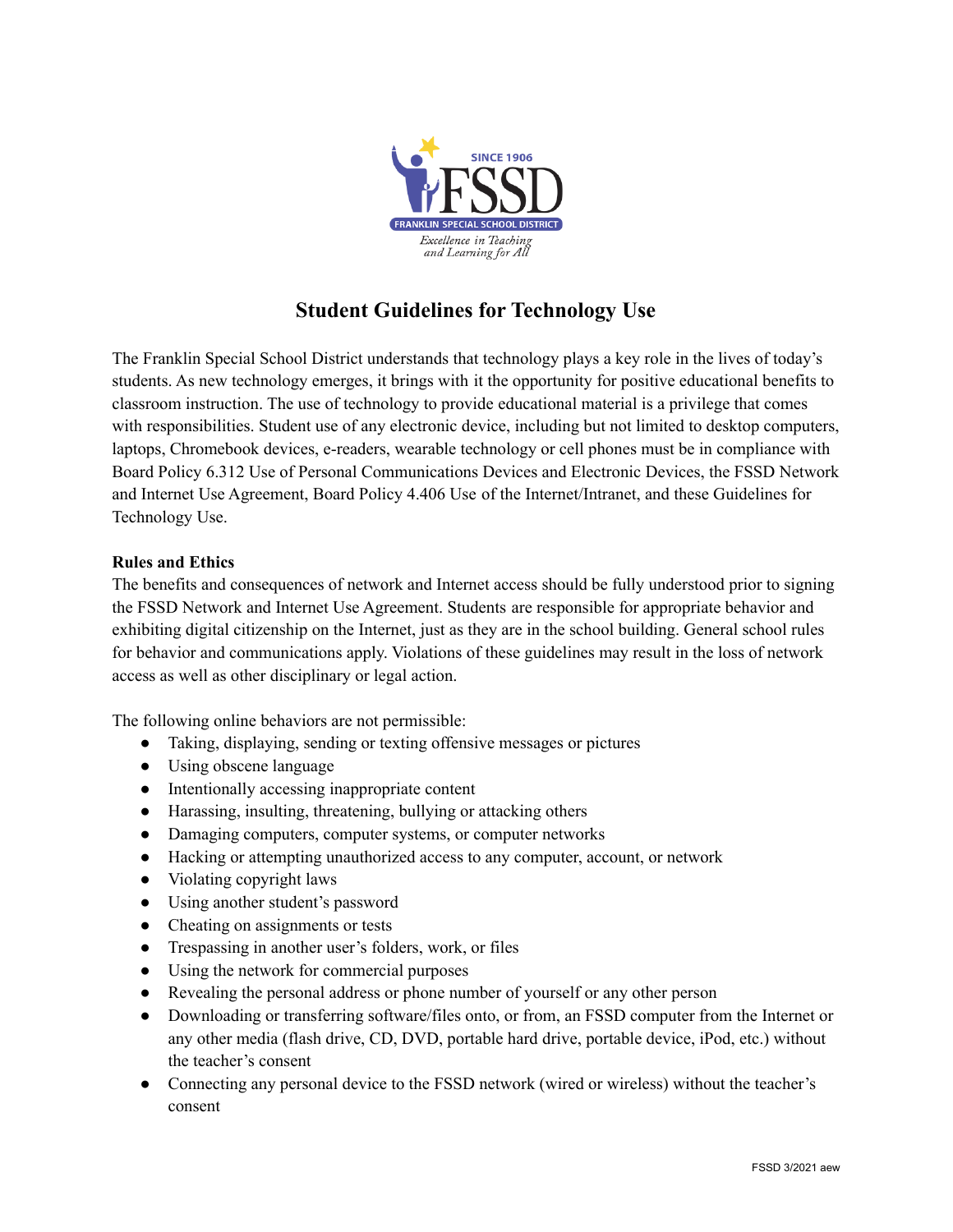- Attempting to circumvent the network filter
- Any other act deemed inappropriate as judged by community standards or the school administration

Network storage areas are like school lockers and may be inspected by FSSD personnel. Network administrators review files and communications regularly to maintain system integrity and to ensure that users are utilizing the system responsibly. Users should not expect that files either accessed or created through the FSSD network are private.

## **Student Use of Electronic Devices**

FSSD provides the opportunity for students to utilize electronic devices in school as an educational tool with parental permission. The use of electronic devices will be at the teacher's discretion. As buses are an extension of the classroom, these expectations extend to district-provided transportation as well.

- 1. Personal devices must be turned off during school hours and stored out of view, such as in a backpack, purse or pocket, unless directed otherwise by a teacher.
- 2. Student use of an electronic device must support the instructional activities currently occurring in the school setting. Students must obtain teacher permission before using an electronic device during classroom instruction and devices must be put away immediately when requested by a teacher or administrator.
- 3. Students are NOT permitted to use personal electronic devices to access the Internet by any manner other than connecting through the district's secure wireless network. Students may ONLY use the FSSD Guest Network to access the Internet while at school with a teacher's permission. Personal cellular data plans (3G, 4G, etc.) may not be used while at school.
- 4. Students should be aware that use of electronic devices, even under the guidance of a teacher, could cause distraction for others in the classroom, especially in regard to audio. Therefore, audio should be muted or headphones used when appropriate. Music or video files need to be stored on the personal device and not streamed or downloaded while on the school network.
- 5. Devices may not be used to record, transmit or post photographic images or audio/video of a person or persons on campus during school hours, including district-provided transportation, unless assigned by the teacher, as allowed by School Board policy, the FSSD Network and Internet Use Agreement, and these Guidelines for Technology Use.
- 6. Devices may only be used to access files or Internet sites that are relevant to classroom curriculum.
- 7. Accessing personal email and/or social media sites is not permitted during school hours. Should a student access personal social media accounts outside of school hours, he/she may be held responsible if the content results in the disruption of the learning environment of the school, classroom or district operation. Disciplinary action may be taken and evidence may be referred to the proper authorities, as referenced in board policy Student Discrimination, Harassment, Bullying, Cyber-bullying and Intimidation 6.304
- 8. Accessing non-instructional games is not permitted during school hours, unless authorized by a teacher.
- 9. The FSSD may collect and examine any device for the purpose of enforcing the terms of these guidelines.